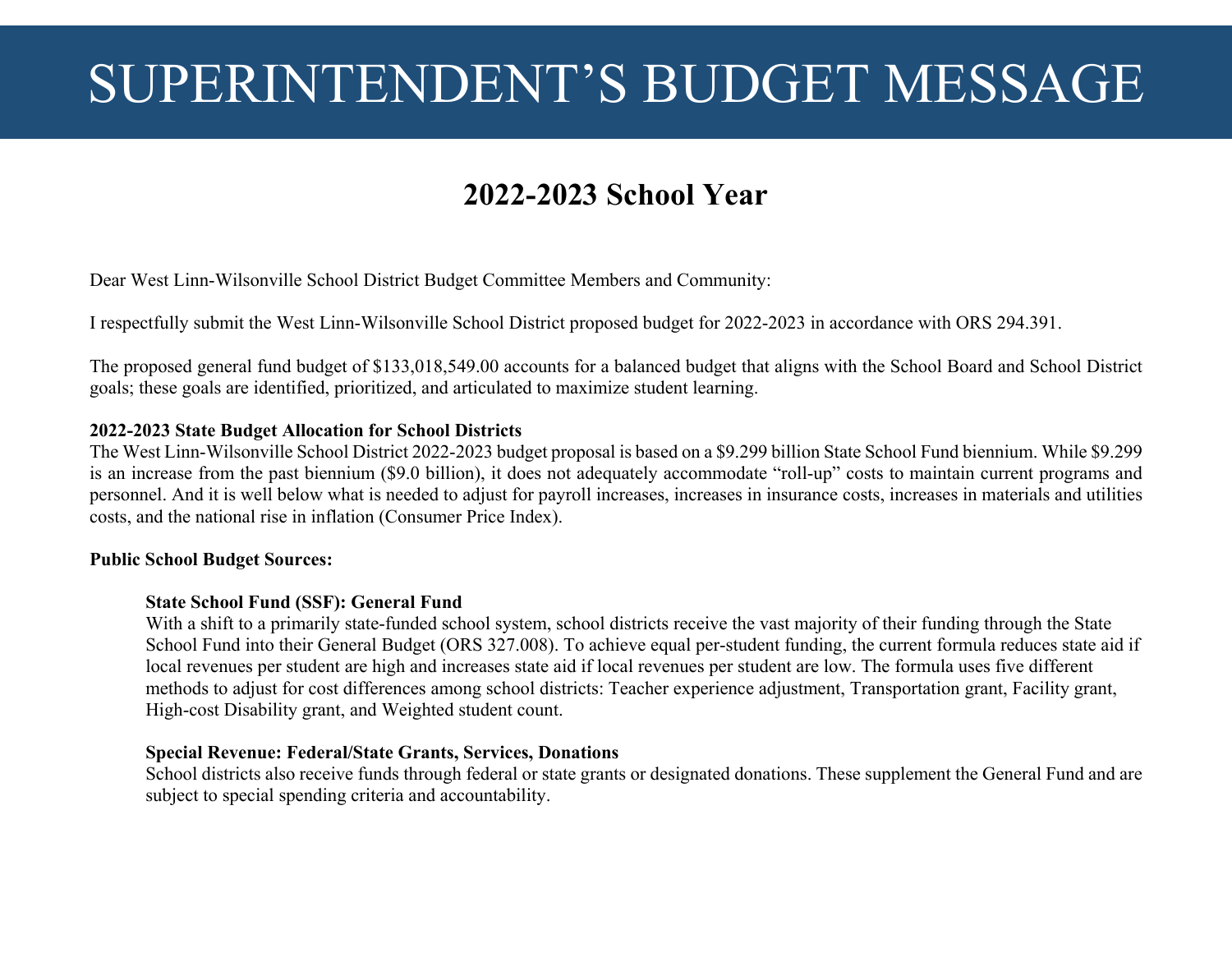#### **High School Success Grant (Measure 98)**

The High School Success Grant (HSSG) targets improvement in graduation rates through the expansion of Career & Technical Education (CTE) Programs, addressing chronic absenteeism, and providing interventions that reduce drop-out rates. School districts apply for funds that must be spent to implement three strategies:

- 1. Establish or expand drop-out prevention strategies in high schools,
- 2. Establish or expand college-level educational opportunities for high school students, and
- 3. Establish or expand career and technical education programs in high schools.

In West Linn-Wilsonville, we have developed a strategic plan for allocating HSSG funds to impact all three areas that connect to school attendance, graduation, and a student's aspiration for college, career, and beyond. This grant awards funds based on the number of high school students in each school district.

#### **Student Success Act: Student Investment Account (SIA) Grant**

In 2018, voters approved a Corporate Activities Tax, allocating funds each biennium towards the Student Success Act. The Student Success Act proportions each year towards three funds: Statewide Education Initiatives, Early Learning Account, and the Student Investment Account (SIA).

The Student Investment Account (SIA) is an annual, non-competitive grant fund for all Oregon school districts and eligible charter schools. This money has two purposes: 1) Meet students' mental and behavioral health needs and 2) Increase academic achievement and reduce academic disparities for students who have historically experienced disparities in our schools.

Extensive community engagement informed the goals within the District's Continuous Improvement Plan and the priorities outlined in the District's Student Investment Account (SIA) Grant application. This grant awards funds based on the weighted student count in each school district.

#### **Local Option Levy**

Under Oregon's property tax law, a local option levy gives individual communities the ability to supplement state funding for their local schools. In November 2019, voters in West Linn and Wilsonville renewed a five-year local option levy at a rate of \$1.50 per \$1,000 of assessed value. Local option taxes in our District are used to fund teachers at all schools to sustain effective class sizes.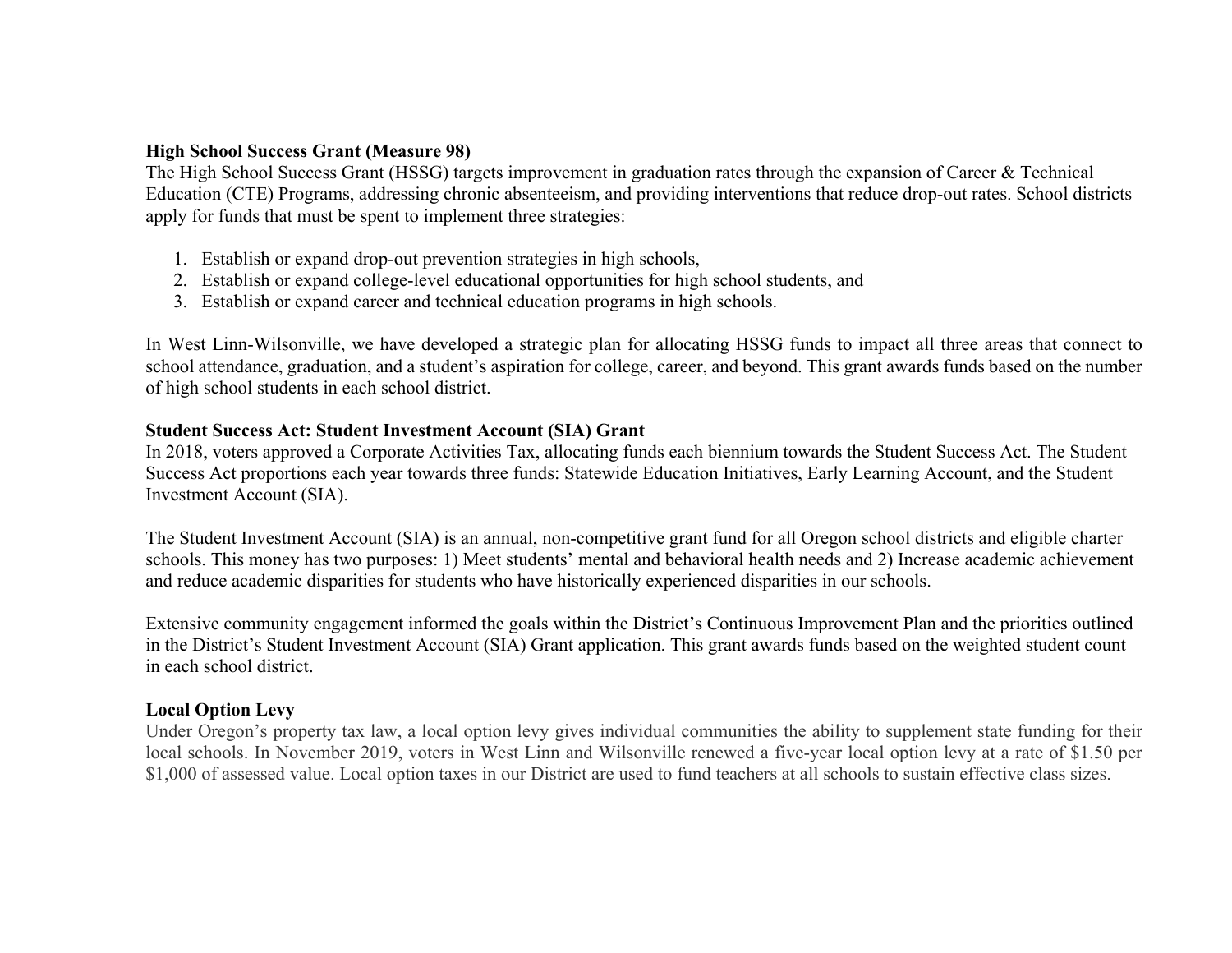# **Budget Investments in Excellence, Opportunity, and Access**

In the process of assembling a school budget, the District maintains a theory of action that investing in diverse and challenging learning opportunities for our children leads us to achieve our goals. These key investment strategies are identified and implemented because they exemplify the quality of learning, the quality of care every parent wishes for their child, and the outcomes for every child in our community to be fully prepared for college, career, and the world.

Our key investment strategies include:

- Hiring and developing the most qualified professionals who provide expert instruction for all students, including students with diverse learning needs.
- Prioritizing and delivering high-quality professional learning experiences, systems, curricula, and supports that impact instruction in the classroom on a daily basis.
- Developing and sustaining strategies that increase time for learning, including a full academic school year and full academic schedules for all students.
- Maintaining effective class sizes while strengthening counseling, teacher-librarian, special education, operations, and information technology support.
- Expanding and supporting strong early childhood programs: Pre-K and Kindergarten.
- Providing instructional and programmatic supports for mental and behavioral health needs
- $\bullet$ Utilizing School Equity Teams and districtwide initiatives to eliminate systems of racism and increase equity & access for all students
- Expanding Advanced Placement and other college-level courses in our high schools.
- Providing enriched and comprehensive programming for the performing and visual arts, world and dual language, athletics, activities, and wellness across all schools.
- Expanding STEM and CTE Programs and related experiences in science, technology, engineering, journalism, health sciences, business/marketing, and mathematics.
- Offering Online and Blended Learning options to students and families, which expands course offerings and provides flexible learning environments and pacing for students.
- Maintaining responsible stewardship of our facilities, grounds, and other property assets.

#### **Measuring the Outcomes of Our Investments**

Our District Mission question, "How do we create learning communities for the greatest thinkers and most thoughtful people…for the world", sets the stage and tone for the collaborative and collective ethic of excellence we hold for ourselves as professionals. From this compelling mission, the question emerges annual District Goals and a District Work Plan that identifies and outlines actions, strategies, and measurable outcomes to align and allocate resources toward meeting these goals.

We measure the outcomes of our investments by collecting, analyzing, and utilizing a broad range of evidence: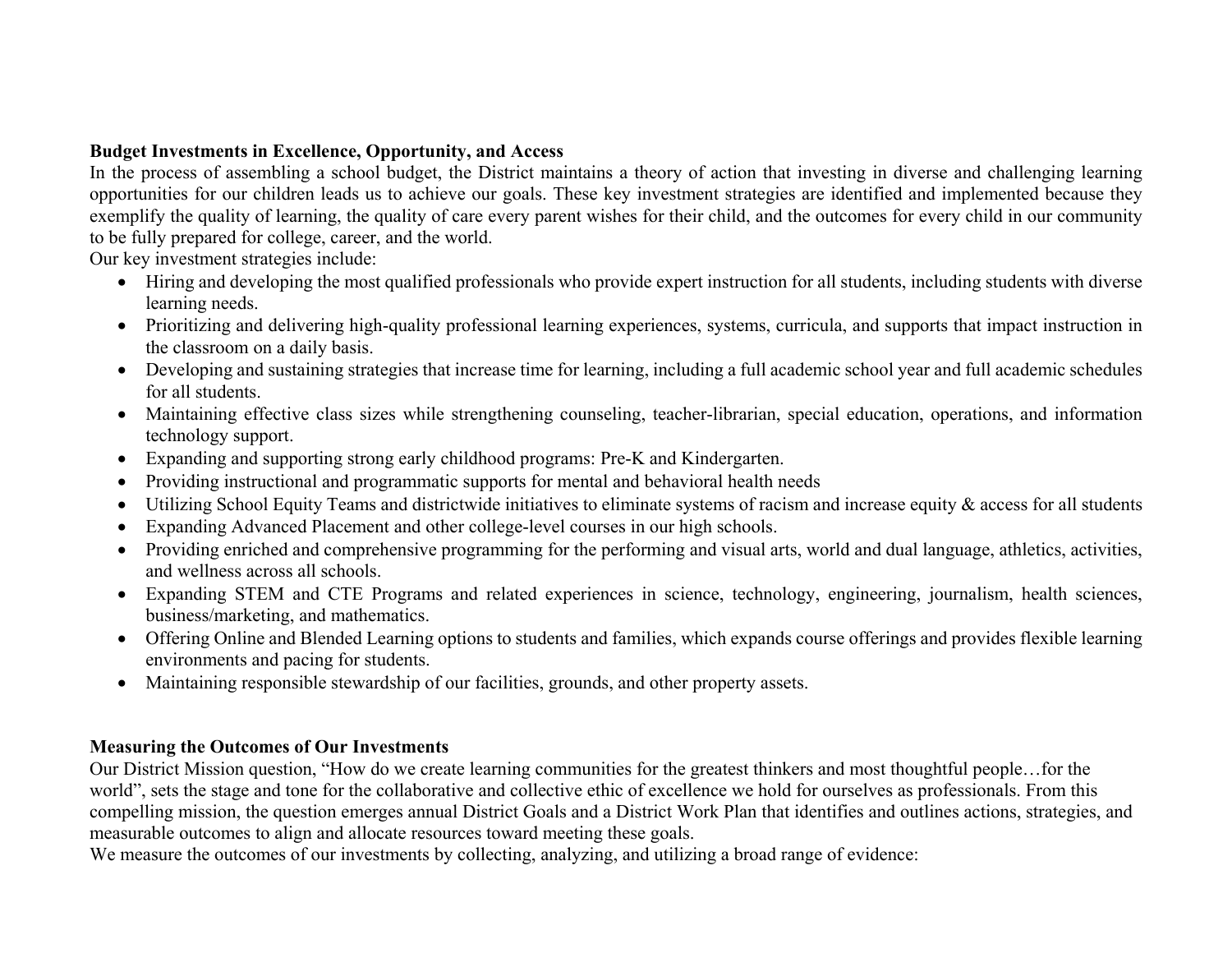- Graduation rates West Linn-Wilsonville has the highest in the state of Oregon for multi-high school districts
- Drop-out rates West Linn-Wilsonville schools continue to make important strides in keeping students engaged in school, K-12.
- $\bullet$ Regular Attendees – We monitor and respond to data that helps us work with students who have chronic absenteeism.
- $\bullet$  9<sup>th</sup> Grade On Track We monitor and respond to data that helps us focus strategies and support students in their first year of high school.
- Student participation in AP courses and dual credit classes at our high schools
- $\bullet$ Oregon Department of Education School Report Cards
- Oregon State Assessments (SBAC, OAKS, ELPA21) that provide academic benchmark data aligned to college and career readiness
- District Interim and Formative Assessments that provide academic growth data These types of assessments (standardized, curriculum-based measures, tests, grades, etc.) provide valuable information to help students monitor their learning, help teachers adjust and prepare strategically for new learning, and help our school and district leadership teams effectively plan where broad-based as well as targeted new learning and resources are needed.

# **In developing a balanced budget for the 2022-2023 school year, we have made the following working assumptions:**

# **Revenue for 2022-2023:**

- State revenue of \$9.299 billion for the biennium
- $\bullet$  49% of the biennial allocation in 2021-2022 and 51% in 2022-2023
- ADM projected at approximately 9,121 students; ADM (weighted) projected at approximately 10,373
- Utilization of Regional ESD funds appropriated to the District
- Carry-over of approximately \$16,751,629 of our 2021-2022 ending fund balance
- Projected Local Option revenue of \$10,890,257
- High School Success Grant of \$2.5 million
- $\bullet$ Student Investment Account Grant of \$7.2 million
- The addition of an Educator Recruitment and Retention Grant of \$1.13 million

#### **Expenditures:**

- Increased personnel costs to honor negotiated contracts include increases in cost of living (COLA) and health insurance.
- Increased cost in PACE insurance (10-15% increase)
- Increased costs for utilities, transportation, materials, supplies, and purchased services for all buildings and adjusting for expansion across the District.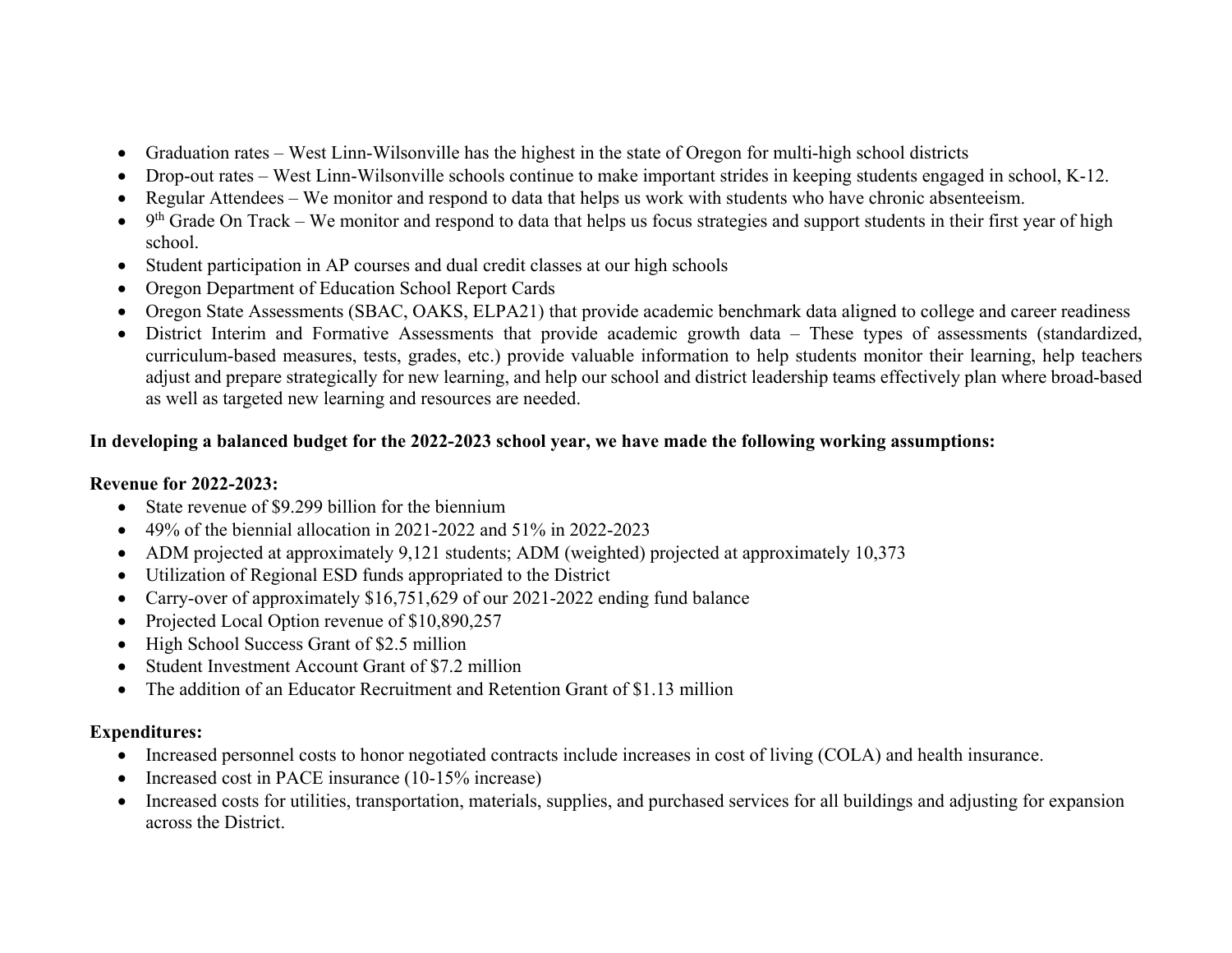## **Challenges with the Current State Funding Level of \$9.299 billion:**

• \$9.299 billion from the state does not adequately fund the "roll-up" costs of the current operation and staffing from the 2021-2022 school year into the 2022-2023 school year. It absolutely does not provide enough funding to offset PACE insurance increases, transportation increases, and payroll/benefits increases for the school district.

#### **Maintaining School Year and Targeted Support for Students:**

- The District will continue to support a full academic school year and full academic schedules, with targeted support for extended learning time.
- The District will sustain the strategies of targeted support for students for whom we have identified opportunity and achievement gaps.

## **Reduction Plan**

While the District has estimated a budget that reflects current enrollment numbers and an estimate of payroll costs with COLA factored in, it is possible that either of these two significant streams of revenue and expense could be less or more than estimated based on enrollment and payroll factors.

If the District realizes impacts in either of these areas that negatively affect the budget, the following reductions *may* be made:

| <b>Reduction Area</b>                                                   | <b>Estimated Savings</b> |
|-------------------------------------------------------------------------|--------------------------|
| Personnel: Reduce licensed staff by 15 FTE                              | \$1.9 million            |
| Personnel: Reduce classified staff by 54 hours                          | \$630,000                |
| Personnel: Reduce administrative staff by 2 FTE                         | \$250,000                |
| Materials/Resources: Reduce school budgets by 5-10%                     | \$150,000                |
| Materials/Resources: Reduce district office/operations budgets by 5-10% | \$350,000                |

#### **Recognition of Our Community**

 I wish to recognize the leadership of our School Board members. We appreciate your volunteer service, which includes countless hours meeting with patrons and attending school and district events while leading the District. We appreciate your belief and support in the professional expertise and commitment to students by our staff and administrators. We appreciate your courageous advocacy for the inclusion of ALL children in a general education learning experience while speaking out on issues of race, equity, and sustainable funding for public education. We appreciate your priority and persistence in advocating for adequate and stable school funding.